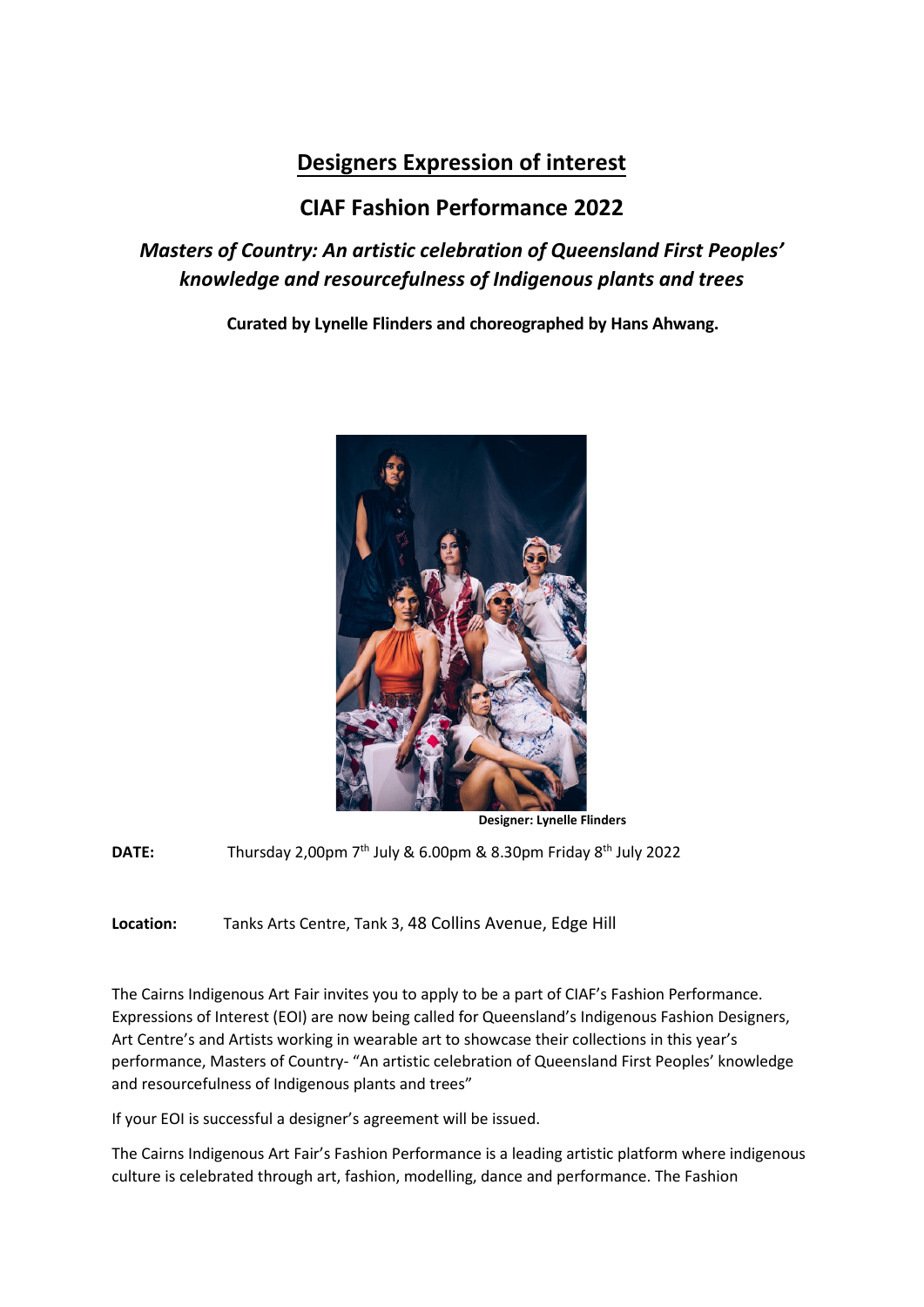Performance was launched in 2013 by Grace Lillian Lee and has become known for featuring a wide range of Indigenous Artists and Designers who are actively expressing themselves through fashion and textiles. The project creates a unique space for a wide array of creatives to come together collaboratively from dance, music and art in order to present a contemporary fashion performance that has gained National and International recognition from as far as Vogue Japan to Lifestyle Vogue Australia.

In 2019 CIAF's appointed creative team are opening the opportunity up to all QLD Indigenous Designers who are interested in pushing the boundaries of Fashion, Art and Culture. In addition to their curatorial duties, the creative team will also be working with successful applicants to ensure that their collection is showcased at the highest possible level.

CIAF is looking to infuse the regions unique techniques and textures on fabrics through successful collections with traditional and or contemporary pieces through the act of adornment/wearable art,

presentation and performance with a key focus on the theme Masters of Country- "An artistic celebration of Queensland First Peoples' knowledge and resourcefulness of Indigenous plants and trees"

The aim of the CIAF Fashion Performance is to bring together contemporary Aboriginal and Torres Strait Islander fine art with high end fashion through two innovative and professional catwalk performances. With the purpose to promote contemporary Indigenous design and to empower Indigenous youth through mentorship, modelling and movement skills, whilst strengthening their cultural connection to Country and family. representation of who they are and where they come from, . CIAF has created an opportunity for designers and models to collaborate with creatives throughout the presentation and production process. We envision this year's Fashion Performance to be made up of full collections (fashion), elaborate

adornments (head dress neck & body adornments) or both.

As the number of collections able to be showcased throughout presented at CIAF's Fashion Performance is limited to 10, acceptance curatorial selection can be a competitive process. Please provide five strong images to visually document your collection and a short collection statement, outlining the concept and ideas behind the collection.

### **Collection Requirements:**

- Each collection will require 6-10 "complete looks"
- Male and Female designs are required that are practical and allow movement
- Designers are asked to provide visual concepts through stories, manifested and created into fashion, wearable art and contemporary body adornments.
- Designers are encouraged to experiment with natural materials, such as ochre, plant dyes, wood, leaves, feathers, shells etc.
- (Please adhere to cultural protocol: The use of local materials which come from places of significance in the creation of art and artefacts, can only be used by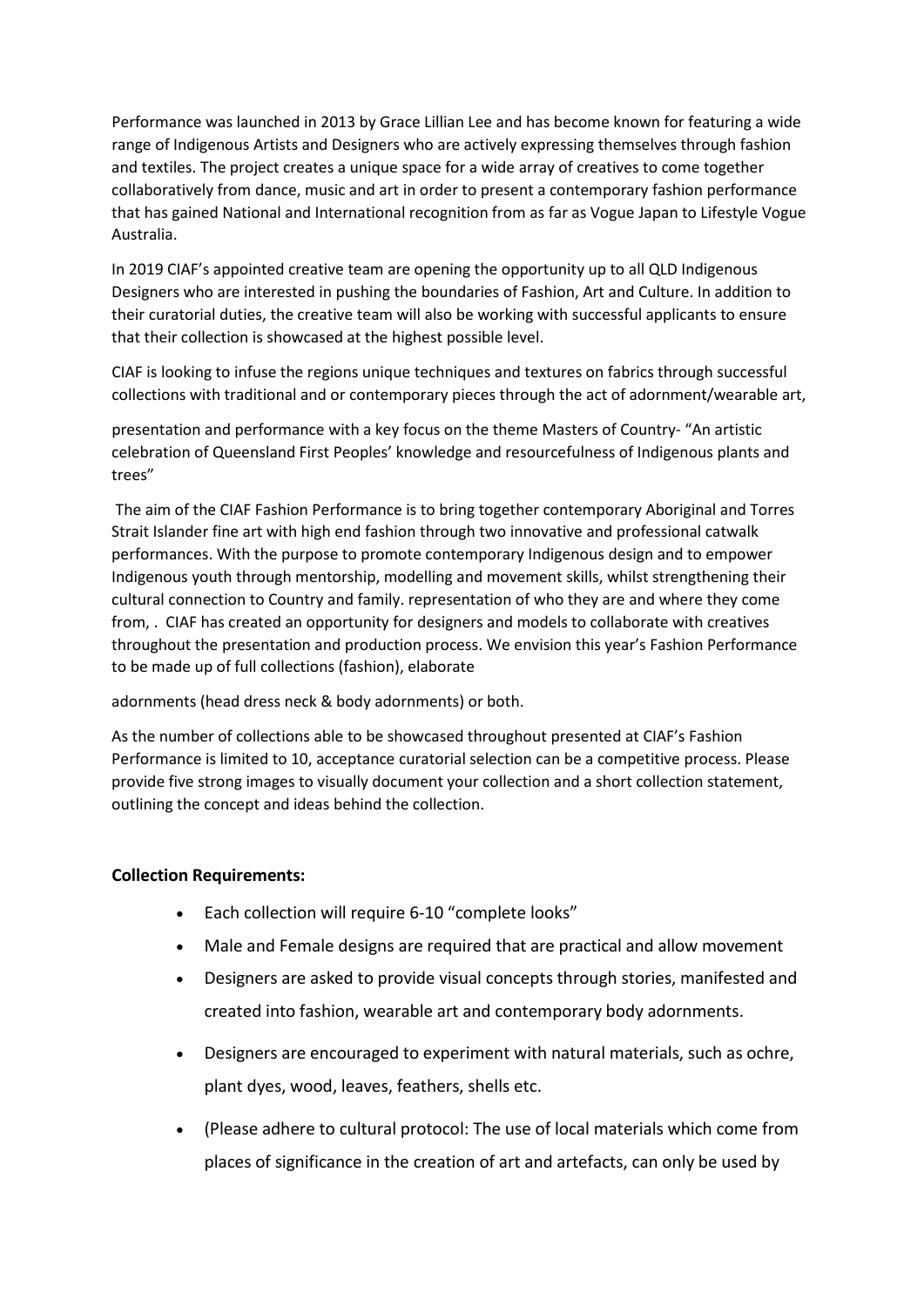mob from that 'Country' unless permission is sought from Traditional Custodians.)

- Designers are encouraged to experiment with colours that represent natural resources that are mined. ie. Gold, silver, uranium(yellowcake), sand, coal, bauxite, aluminum, copper etc.
- Designs may also be influenced by the existing mining industry uniform ie. High vis vests, hard hats, long sleeve shirt, pants/trousers, boots
- Collections will be available for sale during the 2021 CIAF event at the Pop- Up Shop dependent on the decision of the designer.

### **Once selected:**

- CIAF will charge \$**250**+GST to each Art Centre/Designer to participate in the show, and this fee must be paid by the 30<sup>th</sup> May 2022.
- Designers will need to be present at the "2022 CIAF fashion performance" on Thursday 7 and Friday 8 July 2022 to be acknowledged as the designers during the presentation and to help sell your designs at the pop-Up shop, if interested.